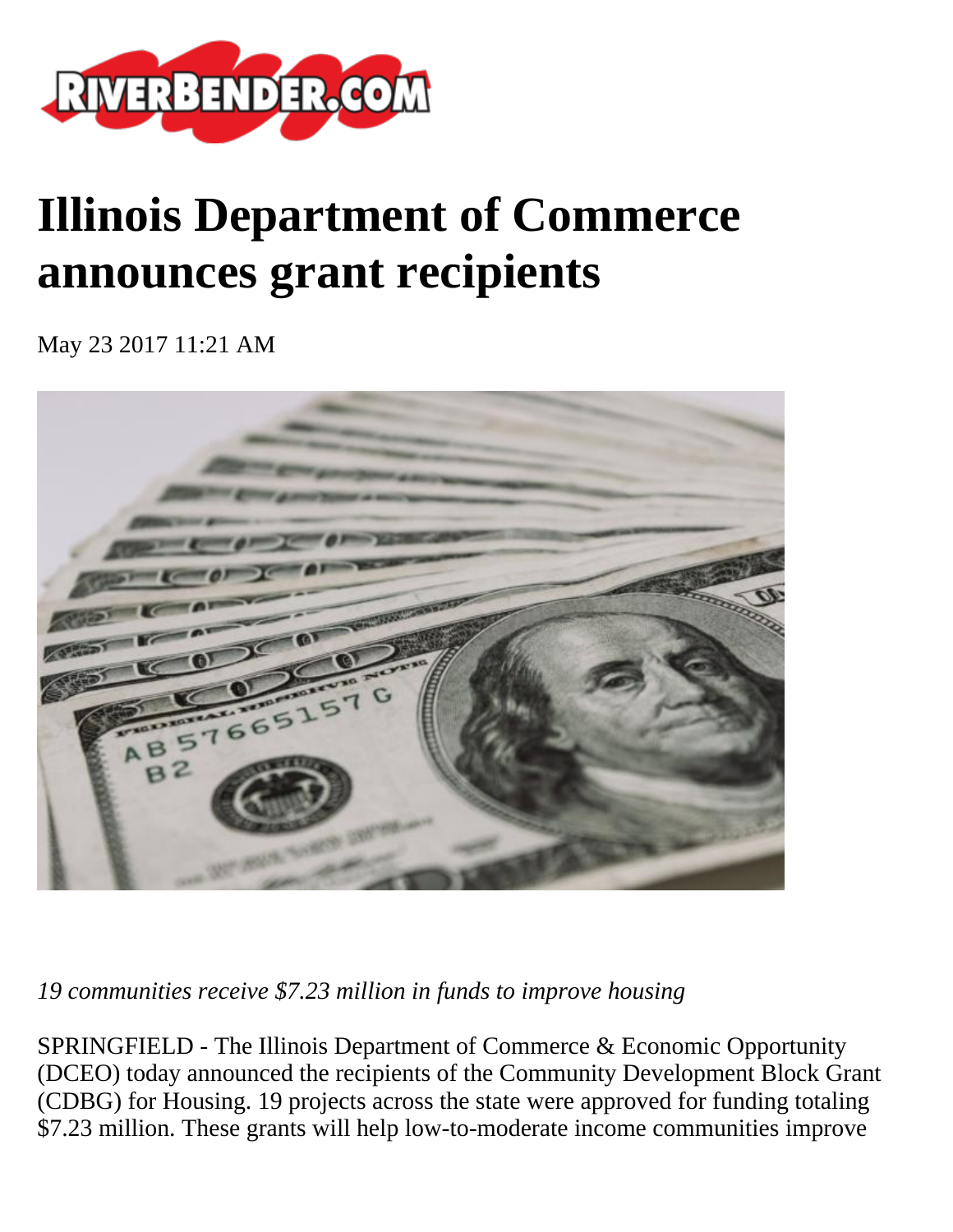housing, and rehabilitate and retrofit residential properties. Grants provide residents with safe and sanitary living conditions and help to stabilize neighborhoods and affordable housing in communities around the state.

CDBG recipients:

# **The City of Anna**

Funding provided - \$397,800

#### **City of Benton**

Funding provided - \$450,000

#### **Village of Brownstown**

Funding provided - \$278,593

#### **City of Bushnell**

Funding provided - \$352,170

# **Village of Cambria**

Funding provided - \$450,000

# **City of Canton**

Funding provided - \$315,900

# **Village of Carrier Mills**

Funding provided - \$245,700

# **City of Creal Springs**

Funding provided - \$400,000

# **Village of Freeman Spur**

Funding provided - \$300,000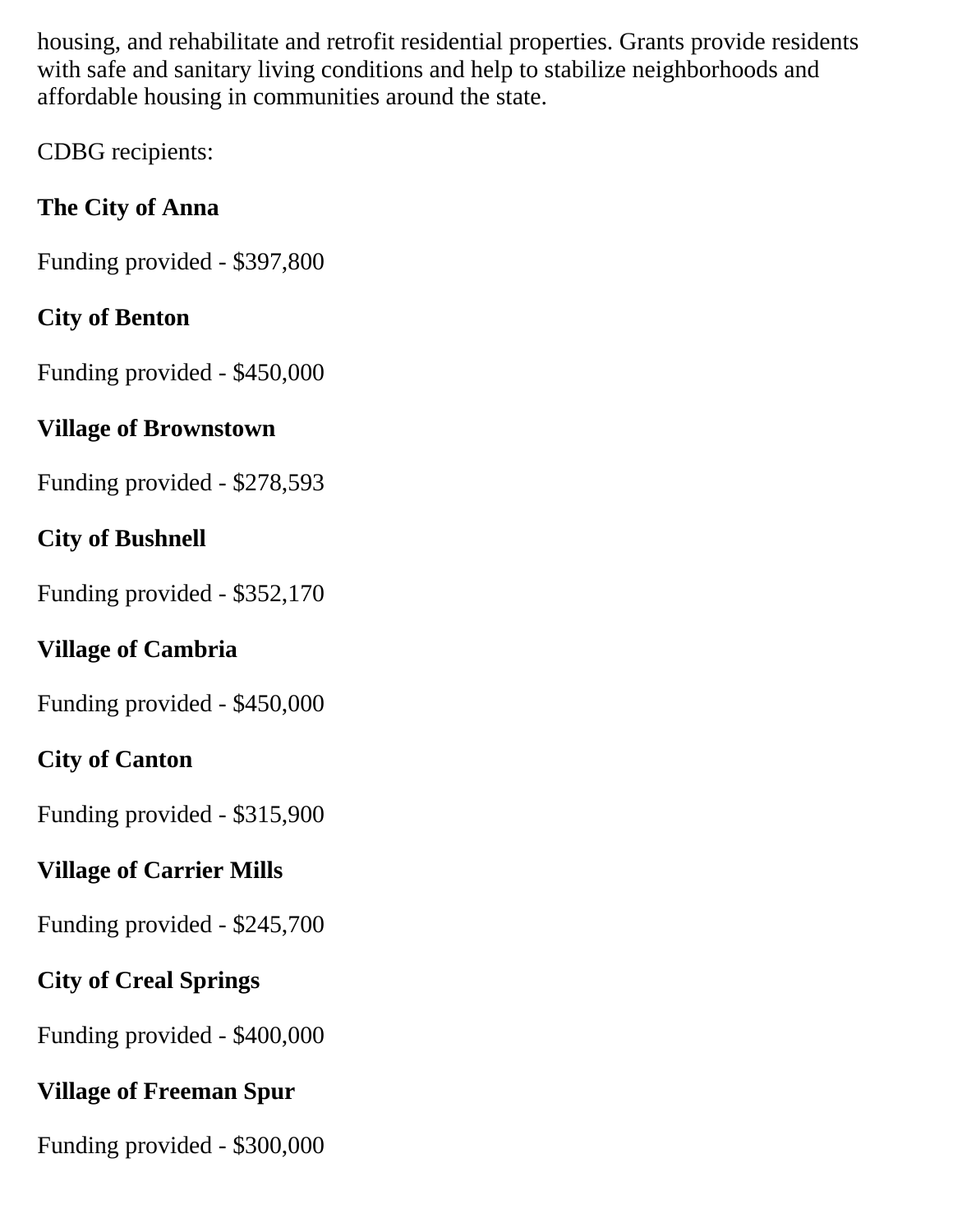#### **City of Galesburg**

Funding provided - \$421,200

#### **City of Jonesboro**

Funding provided - \$434,070

# **City of Macomb**

Funding provided - \$421,200

# **City of Marion**

Funding provided - \$361,530

# **City of Monmouth**

Funding provided - \$301,860

# **City of Mt. Vernon**

Funding provided - \$450,000

# **City of Sesser**

Funding provided - \$450,000

# **Village of Spillertown**

Funding provided - \$434,000

# **Village of Stronghurst**

Funding provided - \$315,900

# **City of Sullivan**

Funding provided - \$445,980

The CDBG program was established by the federal Housing and Community Development Act of 1974 (Act). Administered nationally by the U.S. Department of